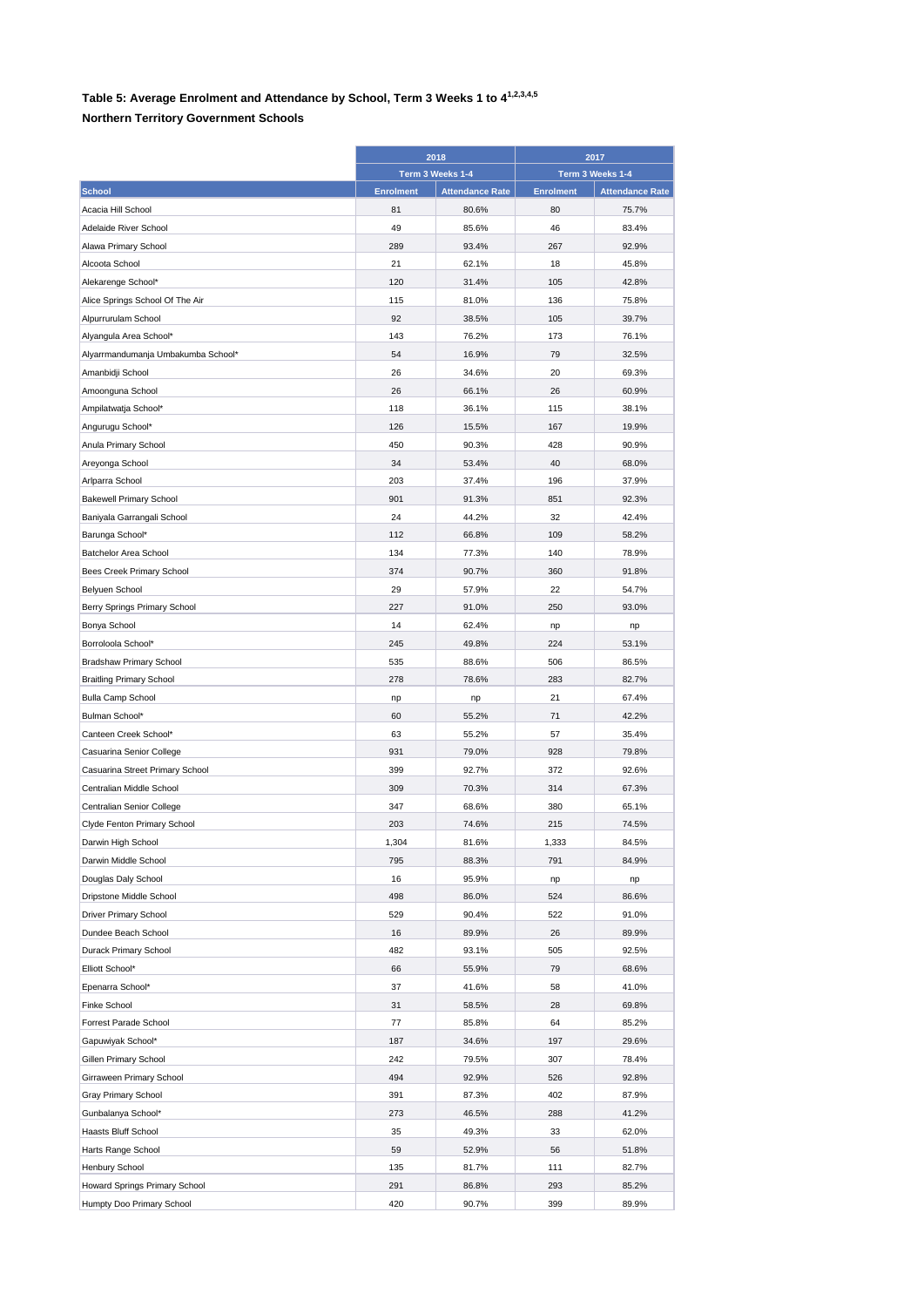|                                                                   |                        | 2018             |                        | 2017             |                        |
|-------------------------------------------------------------------|------------------------|------------------|------------------------|------------------|------------------------|
|                                                                   |                        |                  | Term 3 Weeks 1-4       |                  | Term 3 Weeks 1-4       |
| <b>School</b>                                                     |                        | <b>Enrolment</b> | <b>Attendance Rate</b> | <b>Enrolment</b> | <b>Attendance Rate</b> |
| Imanpa School                                                     |                        | 17               | 68.4%                  | 25               | 55.1%                  |
| Jabiru Area School                                                |                        | 194              | 75.4%                  | 224              | 74.6%                  |
| Jilkminggan School*                                               |                        | 81               | 56.6%                  | 83               | 57.7%                  |
| Jingili Primary School                                            |                        | 339              | 91.5%                  | 331              | 89.9%                  |
| Kalkaringi School*                                                |                        | 161              | 47.3%                  | 149              | 38.8%                  |
| Karama Primary School                                             |                        | 202              | 82.8%                  | 206              | 86.6%                  |
| Katherine High School                                             |                        | 602              | 58.8%                  | 602              | 65.3%                  |
| Katherine School Of The Air                                       |                        | 162              | na                     | 162              | 60.1%                  |
|                                                                   |                        | 385              | 87.4%                  | 389              | 85.4%                  |
| Katherine South Primary School                                    |                        |                  |                        |                  |                        |
| Kiana School                                                      |                        | ä,               |                        | np               | np                     |
| Kintore Street School                                             |                        | 54               | 66.9%                  | 54               | 80.5%                  |
| Lajamanu School*                                                  |                        | 181              | 46.1%                  | 209              | 47.9%                  |
| Laramba School                                                    |                        | 55               | 53.0%                  | 61               | 61.2%                  |
| Larapinta Primary School                                          |                        | 394              | 85.3%                  | 370              | 87.8%                  |
| Larrakeyah Primary School                                         |                        | 485              | 92.9%                  | 495              | 92.5%                  |
| Leanyer Primary School                                            |                        | 579              | 88.1%                  | 593              | 90.3%                  |
| Ludmilla Primary School                                           |                        | 95               | 83.7%                  | 88               | 78.2%                  |
| MacFarlane Primary School                                         |                        | 211              | 63.5%                  | 253              | 69.5%                  |
| Malak Primary School                                              |                        | 231              | 86.0%                  | 250              | 81.2%                  |
| Mamaruni School                                                   |                        | 56               | 51.9%                  | 74               | 35.4%                  |
| Maningrida College*                                               |                        | 505              | 34.8%                  | 577              | 42.2%                  |
| Manunda Terrace Primary School                                    |                        | 183              | 83.2%                  | 182              | 76.0%                  |
| Manyallaluk School                                                |                        | 28               | 46.1%                  | 28               | 63.5%                  |
| Mataranka School                                                  |                        | 32               | 79.1%                  | 35               | 74.9%                  |
| Mbunghara School                                                  |                        | 15               | 74.7%                  | np               | np                     |
| Middle Point School                                               |                        | 21               | 94.4%                  | 24               | 85.8%                  |
| Milikapiti School*                                                |                        | 67               | 57.8%                  | 66               | 67.3%                  |
|                                                                   |                        | 332              | 40.6%                  | 352              | 32.4%                  |
| Milingimbi School*                                                |                        | 216              |                        | 203              | 83.0%                  |
| Millner Primary School                                            |                        |                  | 81.0%                  |                  |                        |
| Milyakburra School*                                               |                        | 17               | 28.7%                  | 32               | 33.9%                  |
| Minyerri School                                                   |                        | 148              | 53.0%                  | 188              | 39.3%                  |
| Moil Primary School                                               |                        | 200              | 86.7%                  | 241              | 89.2%                  |
| Moulden Primary School                                            |                        | 312              | 75.8%                  | 339              | 76.8%                  |
| Mount Allan School                                                |                        | 56               | 42.2%                  | 60               | 48.5%                  |
| Mulga Bore School                                                 |                        | np               | np                     | 13               | 34.4%                  |
| Murray Downs School                                               |                        | 15               | 47.5%                  | 12               | 61.6%                  |
| Mutitjulu School*                                                 |                        | 41               | 48.8%                  | 45               | 43.8%                  |
| Nakara Primary School                                             |                        | 596              | 90.3%                  | 596              | 89.6%                  |
| Nemarluk School                                                   |                        | 153              | 86.3%                  | 146              | 83.3%                  |
| Neutral Junction School                                           |                        | 23               | 45.4%                  | 25               | 46.0%                  |
| Newcastle Waters School                                           |                        | 19               | 57.0%                  | 16               | 74.2%                  |
| Nganambala School                                                 |                        | 29               | 82.2%                  | 28               | 78.6%                  |
| Nganmarriyanga School                                             |                        | 163              | 33.6%                  | 147              | 34.6%                  |
| Ngukurr School*                                                   |                        | 272              | 45.0%                  | 311              | 44.7%                  |
| Nhulunbuy High School*                                            |                        | 294              | 75.2%                  | 263              | 69.2%                  |
| Nhulunbuy Primary School*                                         |                        | 435              | 80.6%                  | 436              | 80.9%                  |
| Nightcliff Middle School                                          |                        | 282              | 84.8%                  | 247              | 85.9%                  |
| Nightcliff Primary School                                         |                        | 616              | 92.2%                  | 602              | 89.7%                  |
|                                                                   |                        | 465              | 100.0%                 | 356              | 100.0%                 |
| Northern Territory School of Distance Education<br>Ntaria School* |                        | 168              | 56.0%                  | 192              | 50.5%                  |
|                                                                   |                        |                  |                        |                  |                        |
| Numbulwar School*                                                 |                        | 147              | 38.2%                  | 164              | 36.7%                  |
| Nyirripi School<br>Palmerston Senior College                      |                        | 36               | 44.0%                  | 38               | 41.3%                  |
| Palmerston College                                                | Rosebery Middle School | 1,067            | 79.8%                  | 1,062            | 82.0%                  |
| Papunya School*                                                   |                        | 150              | 30.8%                  | 148              | 53.4%                  |
| Parap Primary School                                              |                        | 517              | 92.2%                  | 539              | 91.5%                  |
| Peppimenarti School                                               |                        | 38               | 63.1%                  | 45               | 54.2%                  |
| Pigeon Hole School                                                |                        | 30               | 45.0%                  | 32               | 51.1%                  |
| Pine Creek School                                                 |                        | 30               | 54.3%                  | 39               | 49.5%                  |
| Pularumpi School*                                                 |                        | 63               | 70.0%                  | 59               | 64.7%                  |